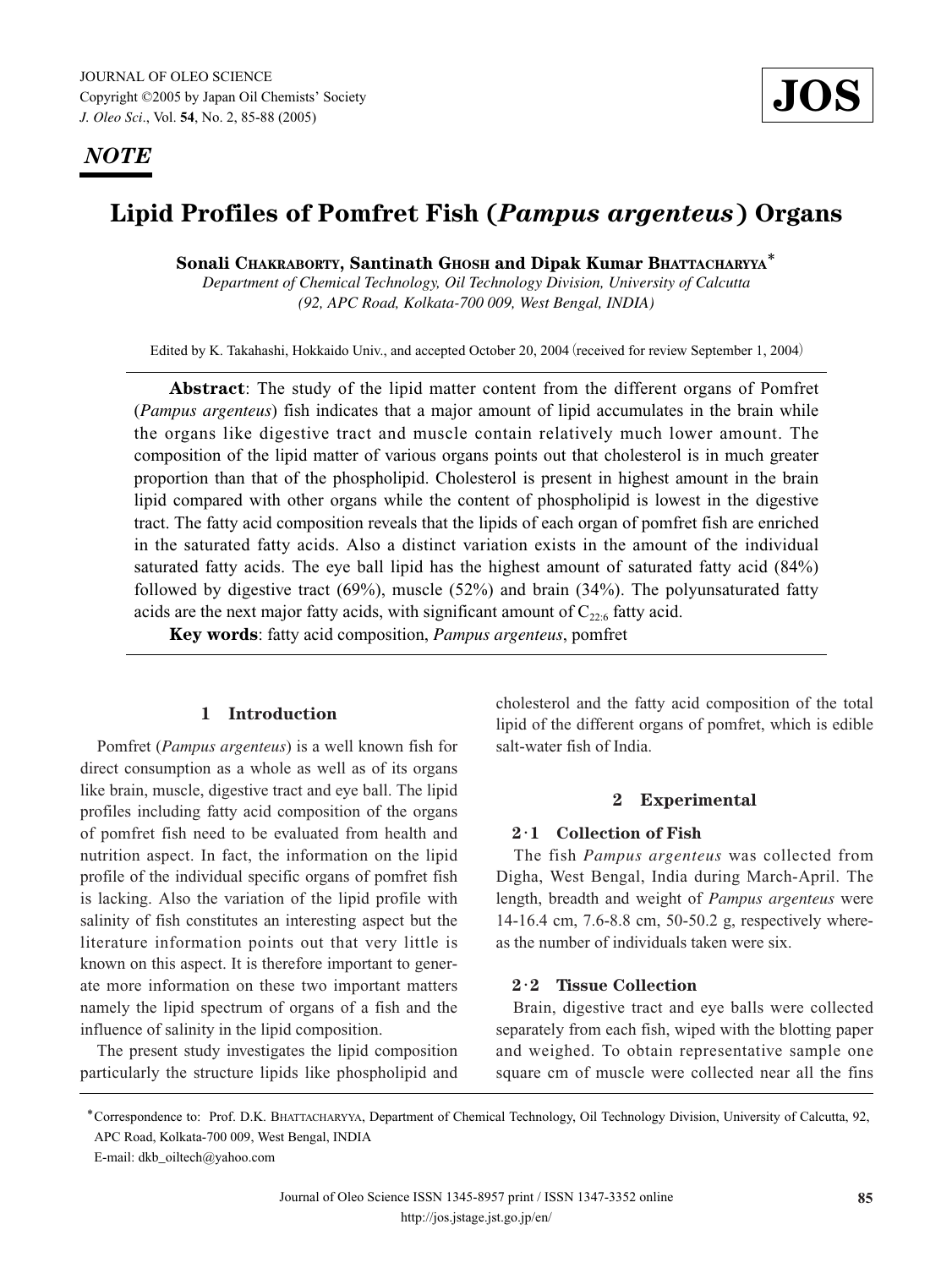from each fish and weighed.

#### **2**・**3 Extraction of Lipid**

The lipids were extracted from each organ according to the process of Bligh and Dyer (1). The isolated lipids were stored under nitrogen atmosphere and stored at -20℃ for further analysis.

## **2**・**4 Determination of Phospholipid and Cholesterol**

Phospholipid content was estimated by measuring phosphorous in the lipid using the standard method of A.O.C.S. (2). Cholesterol was estimated according to the standard method of Zlatkis *et al*. (3).

## **2**・**5 Fatty Acid Analysis by Gas Liquid Chromatography**

The total fatty acid composition of the lipid was determined by Gas-liquid chromatography (GLC) after derivatization into methyl esters (4). The HP-5890A GLC (Hewlett Packard, Palo Alto, CA) was connected with a glass column (183 cm  $\times$  0.31 cm i.d.) packed with 10% diethylene glycol succinate (DEGS) supported on Chromosorb-WHP (100/200 mesh) of HP make. The oven, injector and detector block temperatures were maintained at 190, 230, and 240℃, respectively. IOLAR-2 nitrogen (BOC India Ltd, Kolkata, India) was used as the carrier gas (flow rate 45 ml per min). The fatty acid esters peaks were identified and calibrated with standard methyl esters supplied by Sigma Chemical Co. (ST. Louis, MO).

#### **2**・**6 Statistical Analysis**

The results are given as the mean  $\pm$  standard deviation.

#### **3 Results and Discussion**

The investigation includes the determination of lipid content and its composition including the fatty acids of pomfret fish species. The content of total lipid and the amount of phospholipid and cholesterol content in the extracted lipid from different organs are shown in **Table 1**. The present work on *Pampus argenteus* shows a fat content of muscle at 1.43% that confirms the published report (5). However, this species of pomfret varies greatly with black pomfret (*Formio niger*) where fat content in the whole body is 2.6%. The pomfret shows a high lipid content in brain than in the other organs (**Table 1**) like the muscle and digestive tract. The cholesterol and phospholipid content of each organ varies greatly and the phospholipid-cholesterol ratios also vary as indicated for muscle - 0.22, digestive tract - 0.02, brain - 0.33 and eye ball - 0.014. Cholesterol content in brain of pomfret is very much higher than other tissues. The phospholipid content of digestive tract is lowest than all the other organs. Muscle and eye ball phospholipid are nearly equal.

In pomfret the digestive tract and muscle shows a wide variety of fatty acids than those of eye ball and brain (**Table 2**). The chief fatty acids are palmitic  $(C_{16:0})$ and stearic  $(C_{18:0})$  in all the four organs. The palmitic acid is maximum in *Pampus* eye ball, followed by digestive tract, muscle and brain respectively. The polyunsaturated fatty acids like  $C_{22:6}$  and  $C_{22:4}$  are high in muscle while in digestive tract  $C_{22:5}$  is quite prominent. Black pomfret and Surmai (both marine water) were potent dietary sources of the n-3 fatty acids,  $C_{20:5}$ and  $C_{22:6}$  which are known to prevent symptoms to cardiovascular disease. The sea water fishes are well known to possess abundant amount of highly unsaturat-

**Table 1** Total Lipid and Structural Lipid Composition (%w/w) of Various Organs of Pomfret (*Pampus argenteus*).

|                   | Organs          |                  |                  |                  |
|-------------------|-----------------|------------------|------------------|------------------|
|                   | Digestive tract | Muscle           | Brain            | Eye              |
| Total Lipid       | $1.01 \pm 0.15$ | $1.43 \pm 0.2$   | $8.22 \pm 0.45$  | $1.81 \pm 0.23$  |
| Phospholipid      | $0.35 \pm 0.20$ | $2.76 \pm 0.18$  | $19.79 \pm 0.87$ | $1.74 \pm 1.09$  |
| Total Cholesterol | $14.48 + 1.15$  | $12.19 \pm 7.03$ | $59.29 \pm 0.78$ | $12.24 \pm 0.29$ |

Values are Mean  $\pm$  S. D., n = 6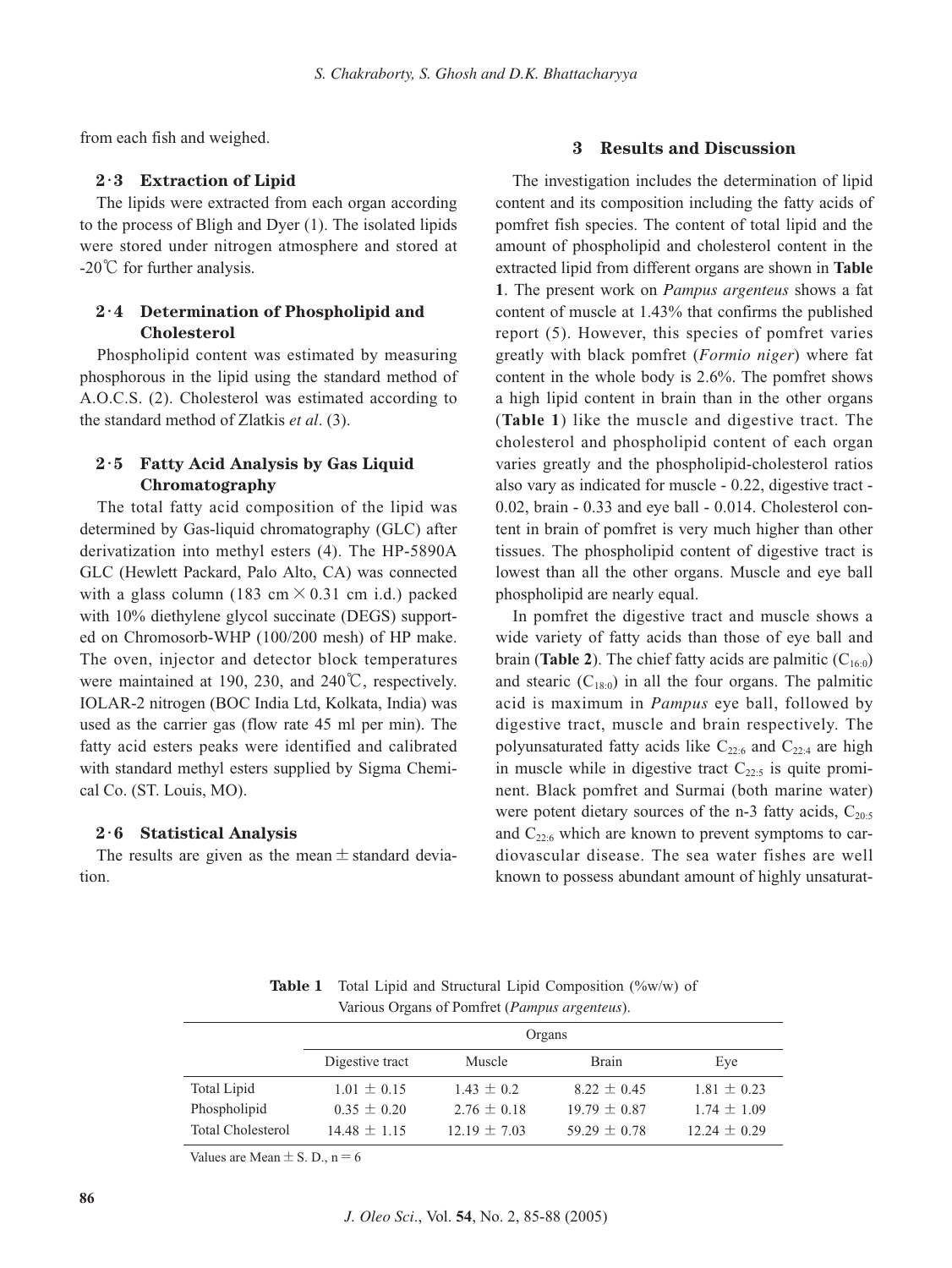| <b>Fatty Acids</b><br>$(\%w/w)$ | Name of Organs   |                          |                 |                          |  |
|---------------------------------|------------------|--------------------------|-----------------|--------------------------|--|
|                                 | Digestive Tract  | Muscle                   | <b>Brain</b>    | Eye                      |  |
| Saturated                       |                  |                          |                 |                          |  |
| 14:0                            | $2.5 \pm 2.33$   | $6.5 \pm 2.05$           | $1.5 \pm 0.14$  | $4.9 \pm 1.41$           |  |
| 16:0                            | $48.0 \pm 2.82$  | $34.9 \pm 4.10$          | $24.3 \pm 1.20$ | $53.3 \pm 5.65$          |  |
| 18:0                            | $18.7 \pm 0.14$  | $10.2 \pm 2.4$           | $9.8 \pm 0.35$  | $25.9 \pm 3.28$          |  |
| 20:0                            | $0.5 \pm 0.17$   | $1.1 \pm 0.14$           |                 |                          |  |
| Total                           | $69.4 \pm 5.79$  | 52.7 $\pm$ 0.49          | $34.2 \pm 0.70$ | $84.1 \pm 3.52$          |  |
| Monoenoic                       |                  |                          |                 |                          |  |
| 14:1                            | $0.5 \pm 0.21$   | $0.5 \pm 0.07$           | $3.2 \pm 0.42$  | $0.8 \pm 0.6$            |  |
| 16:1                            | $3.1 \pm 3.95$   |                          |                 |                          |  |
| 18:1                            | $10.1 \pm 1.27$  | $11.2 \pm 0.98$          |                 |                          |  |
| 20:1                            | $0.6 \pm 0.14$   | $1.1 \pm 0.21$           |                 |                          |  |
| Total                           | $14.25 \pm 4.87$ | $12.8 \pm 1.27$          | $3.2 \pm 0.42$  | $0.8 \pm 0.6$            |  |
| Polyenoics                      |                  |                          |                 |                          |  |
| 18:2                            |                  | $1.3 \pm 0.14$           |                 |                          |  |
| 18:3                            |                  | $1.2 \pm 0.21$           |                 |                          |  |
| 20:3                            | $1.8 \pm 0.56$   | $1.9 \pm 0.35$           |                 | $3.4 \pm 0.25$           |  |
| 20:4                            | $1.7 \pm 0.49$   | $3.7 \pm 0.7$            | $2.2 \pm 0.49$  | $4.2 \pm 0.78$           |  |
| 20:5                            | $1.3 \pm 0.07$   | $\overline{\phantom{0}}$ |                 | $\overline{\phantom{0}}$ |  |
| 22:3                            | $2.2 \pm 0.49$   | $2.9 \pm 0.07$           | $59.7 \pm 0.56$ |                          |  |
| 22:4                            | $2.2 \pm 0.34$   | $5.3 \pm 2.54$           |                 | $4.5 \pm 2.6$            |  |
| 22:5                            | $5.5 \pm 1.27$   | $3.0 \pm 2.61$           |                 | $1.9 \pm 1.3$            |  |
| 22:6                            | $\overline{a}$   | $11.2 \pm 0.77$          |                 | $\overline{\phantom{0}}$ |  |
| Others                          | $1.1 \pm 0.77$   | $3.8 \pm 0.42$           | $0.7 \pm 0.07$  | $2.9 \pm 2.24$           |  |
| Total                           | $16.0 \pm 0.49$  | $32.5 \pm 0.98$          | $62.6 \pm 1.13$ | $15.0 \pm 3.95$          |  |

Table 2 Fatty Acid Composition (  $\%$ w/w) of the Lipid Present in Various Organs of Pomfret (*Pampus argenteus*).

Values are Mean  $\pm$  S. D., n = 6

ed acids to maintain homeostasis of the body, fluid and osmo regulation in sea water (6).

It is observed that the total monounsaturated fatty acids of muscle and digestive tract of *Pampus argenteus* are very low. The content of saturated fatty acids is high in all the organs of Pomfret. The total polyunsaturated fatty acid of the brain of pomfret is maximum but the physiologically important HUFAs like  $C_{20:5}$  and  $C_{22:6}$  are actually lacking. On the other hand lipids of muscle have significant amount of  $C_{22:6}$  along with  $C_{20:4}$  acid and the digestive tract lipid has  $C_{20:4}$  and  $C_{22:6}$ .

### **4 Conclusion**

Pomfret (*Pampus argenteus*) fish studied shows accumulation of a high lipid content in brain than in the other organs. The lipid composition including fatty acids in the different organs of pomfret fish vary significantly.

#### **References**

<sup>1.</sup> E.G. BLIGH and W.J. DYER, A Rapid Method of Total Lipid Extraction and Purification, *Can*. *J*. *Biochem*. *Physiol*., Vol. **37**,